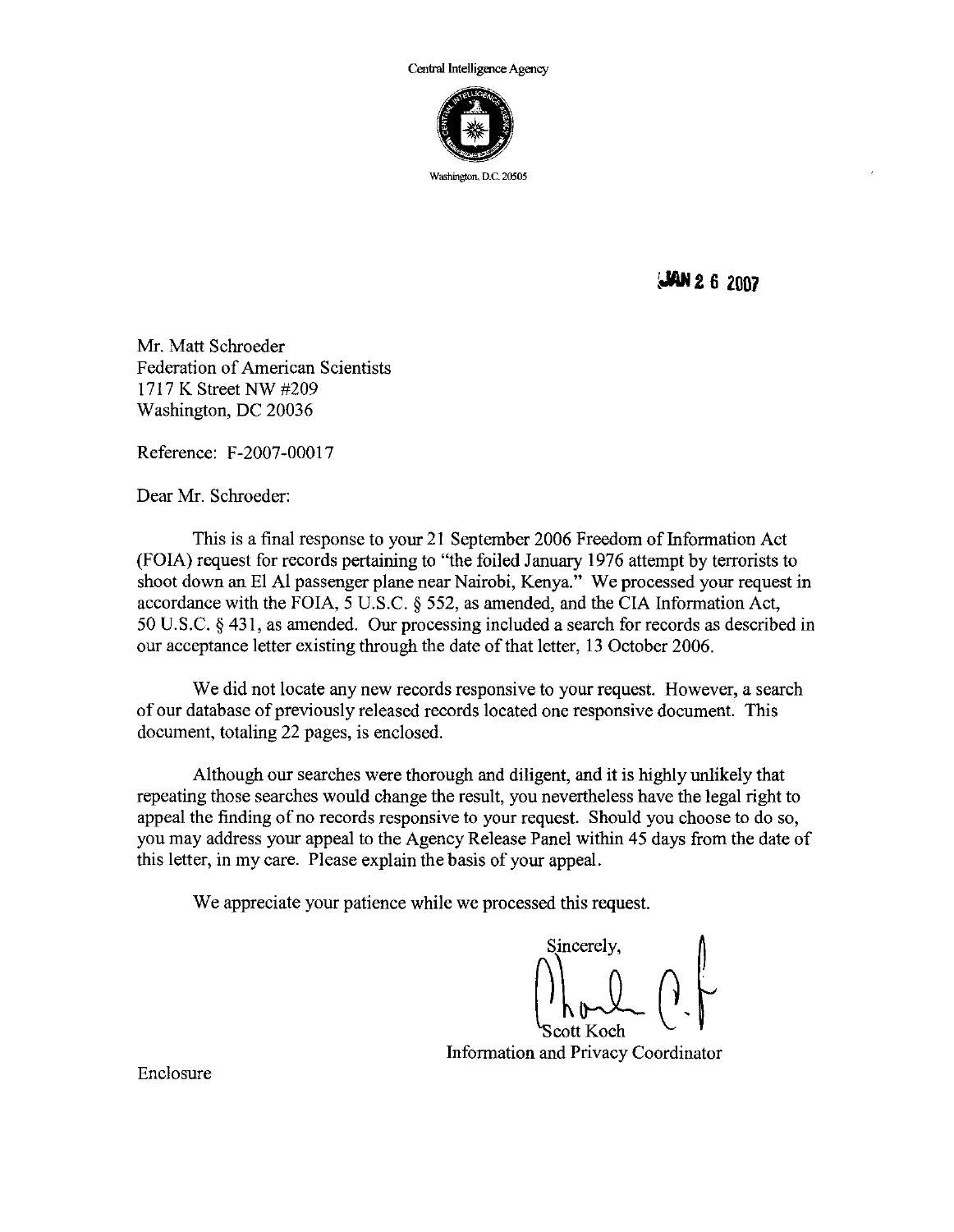

 $\bullet - \frac{1}{2}$ 

 $\mathfrak{t}$ 

 $\tilde{\mathbf{r}}$ 

 $\mathcal{A}=\mathcal{A}$  .  $\sim$  $\mathcal{L}_{\text{tot}}$  $\lambda = \gamma \lambda$  .  $\ddot{\phantom{a}}$   $\mathbb{R}^2$ 

 $\sim$   $\sim$  $\sim 10^{-1}$  $\sim$  $\mathcal{L}_{\rm{max}}$  $\mathbb{R}^2$  $\mathbb{R}^2$  $\mathcal{L}_{\mathcal{A}}$ 

 $\mathcal{O}(10^6)$  $\omega_{\rm E}$  .  $\mathbf{V}$  $\mathbb{F}_2$  . Then

> $\bar{\alpha}$  $\mathcal{A}$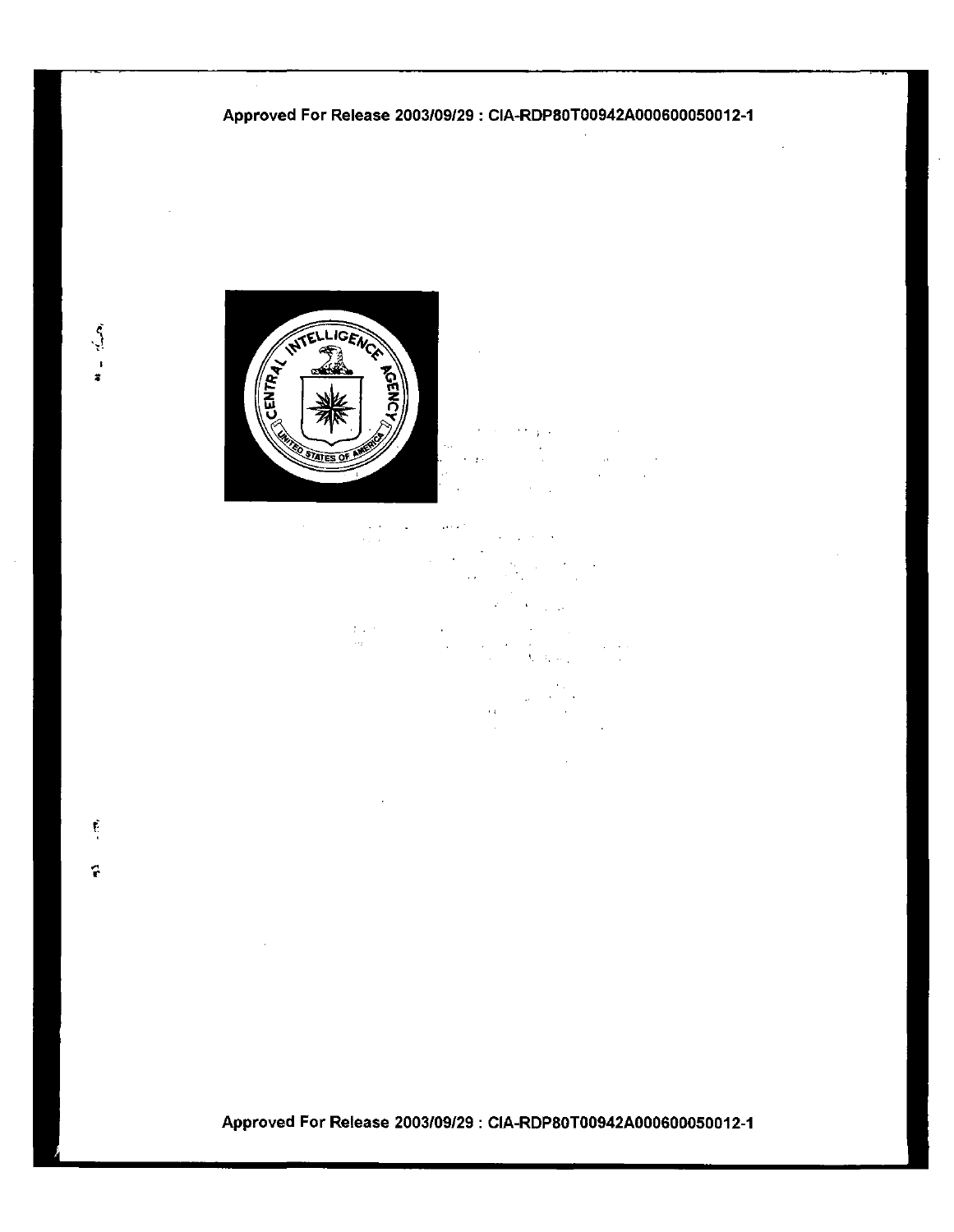•

•

•

This publication is prepared for the use of U.S. Government officials. The format, coverage and contents of the publication are designed to meet the specific requirements of those users. U.S. Government officials may obtain additional copies of this document directly or through liaison channels from the Central Intelligence Agency.

Non-U.S. Government users may obtain this along with similar CIA publications on a subscription basis by addressing inquiries to:

> Document Expediting (DOCEX) Project Exchange and Gift Division Library of Congress Washington, D.C. 20540

Non-U.S. Government users not Interested in the DOCEX Project subscription service may purchase reproductions of specific publications on an individual basis from:

> Photoduplication Service Library of Congress Washington. D,C. 20540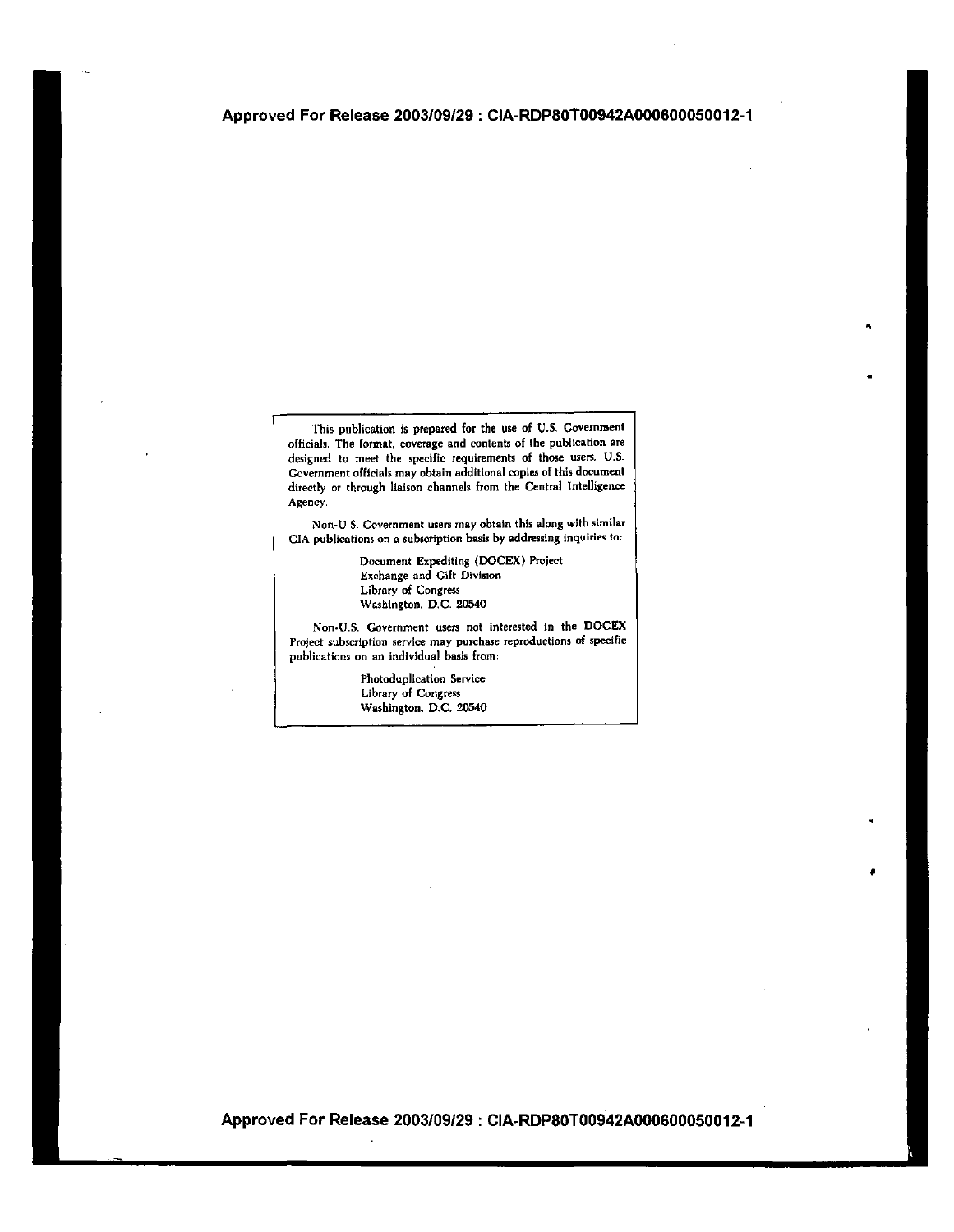#### **Foreword**

Politically motivated terrorism is a particularly complex and controversial phenomenon. Hence, it must be emphasized at the outset that the approach adopted and the judgments advanced in this brief monograph are those of the author and do not represent a CIA position.

The present paper draws upon and updates an earlier and more comprehensive study by the same analyst, *International and Transnational Terrorism: Diagnosis and Prognosis* (PR 76 10030, April 1976). Unlike the latter work, however, it makes no definitional distinction between terrorist acts that were carried out under governmental direction and those that were not.

Comments or questions concerning this paper will be welcomed. They should be addressed· to the Assistant for Public Affairs to the Director, Central Intelligence Agency, Washington, D.C. 20505, code 143, extension 7676.

•

**Approved For Release 2003/09/29: CIA-RDP80T00942A000600050012-1** 

j.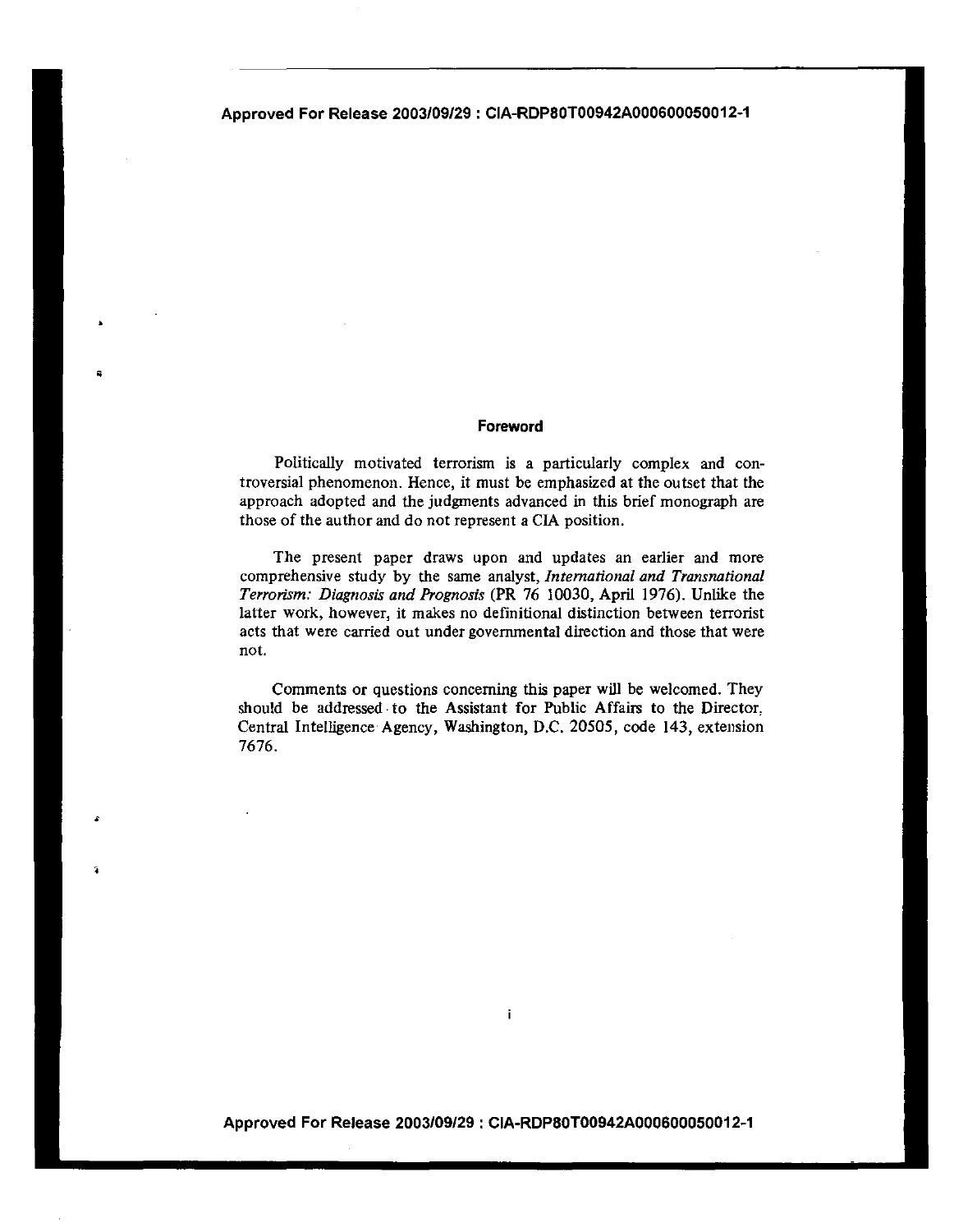# **International Terrorism in 1976**

*Cent,al intelligence Agency Directorate of Intelligence* 

*July 1977* 

#### **Introduction**

•

•

The objectives of this summary overview of international terrorism during the past year are threefold.<sup>1</sup> The first is to set the scope and nature of this activity into historical perspective. The second is to draw attention to those trends and developments which would seem to be of particular import with respect to both the likely future dimensions of the problem and its impact on US interests. The third is to apply these judgments and observations to a brief assessment of what may lie ahead during the remainder of 1977.

The last-mentioned goal can, of course, be met in only very general terms. Political violence is a phenomenon that rarely lends itself to firm and detailed prediction. Nonetheless, the problem of international terrorism not only will be with us for years to come, but is likely to evolve in ways that could pose a more serious threat to US interests than in the recent past. And it is also clear that for a host of reasons-countervailing interests and values among them-the development of more effective national and international countermeasures will remain an exceptionally demanding task.

With two exceptions, the charts and tables that accompany this analytical survey juxtapose terrorist statistics for 1976 against those compiled for a number of earlier years. In general, this technique serves the objective of historical perspective quite well. It must be emphasized at the outset, however, that these figures-and the inferences that can be drawn from them-should be viewed with caution. The criteria employed for selecting and classifying the incidents that have been included in these tallies

**<sup>1</sup> For the purposes of this discussion, international terrorism Is defined as the threat or use of violence for political purposes when (1) such action is intended to influence tbe attitude and behavior of a target group wider than its immediate victims. and (2) its ramifications transcend national boundaries**  (as the result, for example, of the nationality or foreign ties of its perpetrators, its locale, the identity **of its institutional or human victims. its declared objectives, or the mechanics of its resolution).**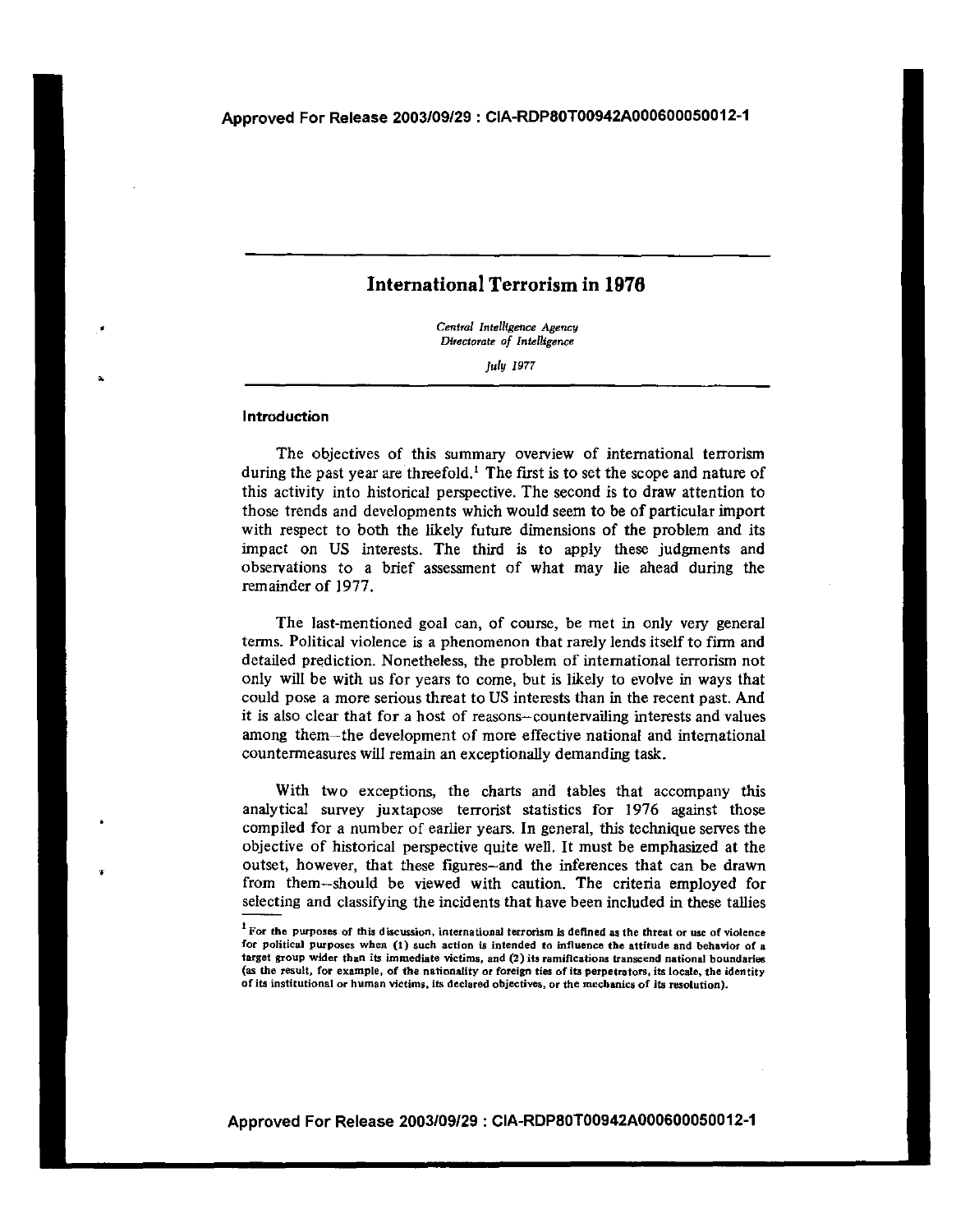are unavoidably arbitrary. Then, too, the number of incidents under review is so small that unintended omissions (of which there are undoubtedly many) or erroneous classification of borderline events could have a statistically significant impact. Finally, there is no way of telling how much of the sharp rise in recorded terrorist incidents over the past decade reflects a real increase in such activity and how much is attributable to more comprehensive and systematic reporting.

•

#### **General Observations**

Regarding international terrorism, 1976 was a year in which:

• More incidents were recorded than ever before.

• The hijacking of commercial aircraft (which had been becoming increasingly rare) experienced a modest revival.

• Risky and demanding kidnaping and barricade-and-hostage operations declined, while the safest and simplest types of terrorist action (bombing, assassination, armed assault, and incendiary attack) registered sharp increases.

• The overall proportion of international terrorist incidents that were directed against US citizens or property dropped to a record low (25.5 percent); but in both relative and absolute terms, the burden born by US commercial facilities and their employees abroad increased markedly over 1975.

• Cuban exile formations emerged among the most active and most disruptive terrorist groups on the international stage.

• Latin American terrorist activity was extended to European soil.

• The majority of the terrorist operations mounted by Palestinian groups were, for the first time since 1971, directed against Arab targets.

• Renewed efforts to develop more effective international countermeasures against terrorist activity were launched in the Council of Europe and the United Nations General Assembly.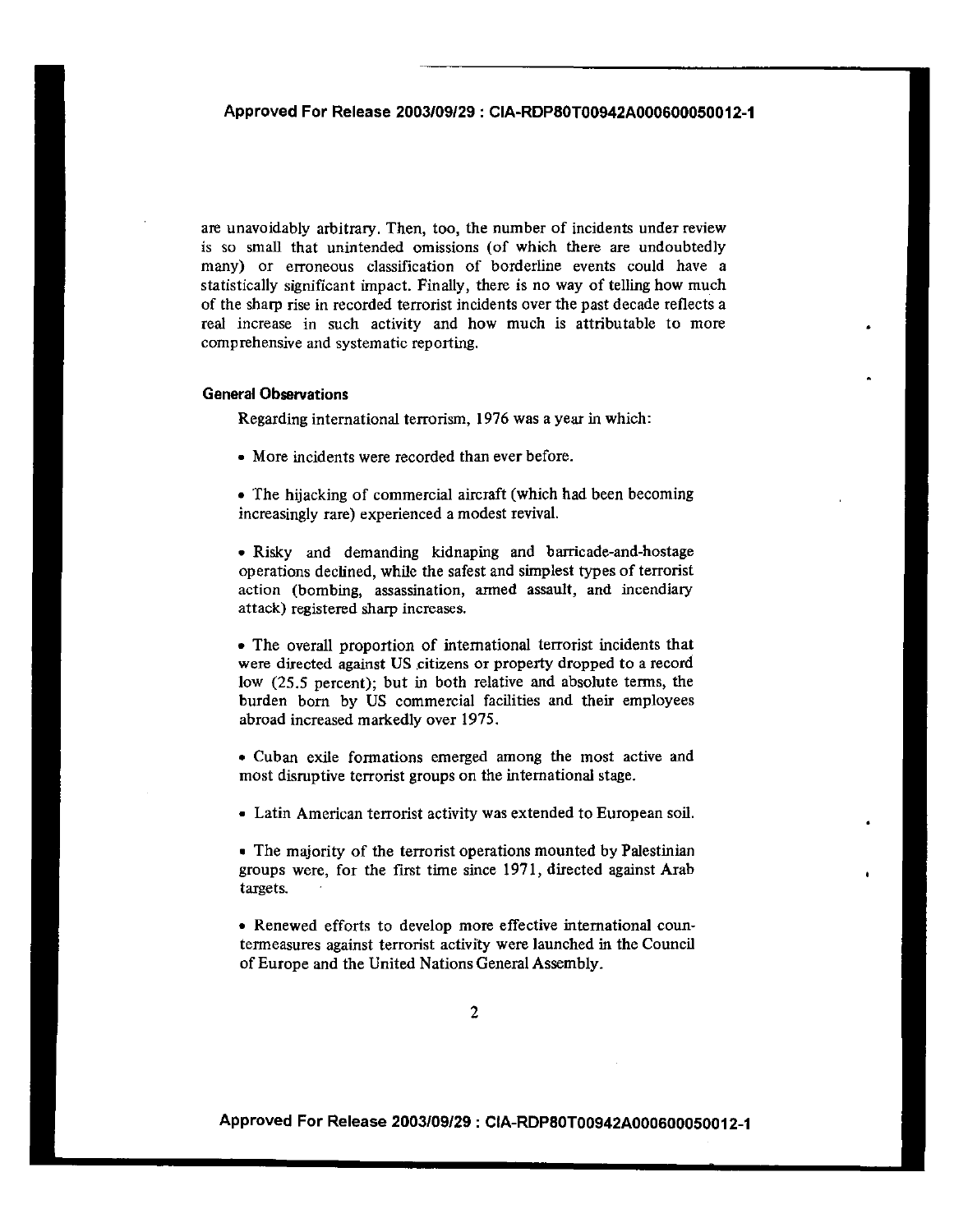Last year was also notable for two things that did not happen. Despite threats that such action would be forthcoming, members of the Japanese Red Army mounted no new operations. And with very few exceptions, there was no noticeable increase in the sophistication of terrorist tactics, targeting, **or weaponry.** 

In the latter regard, however, it must be added that the potential threat posed by terrorist acquisition of sophisticated man-portable weaponry was brought home on at least two occasions. The first was the attempt, apparently nipped in the bud, of a Popular Front for the Liberation of Palestine (PFLP) team to shoot down an EI Al aircraft with "heat seeking" missiles in late January. (The incident has been widely reported in the press, but so far the Israelis have issued no official statement with respect to its location or the origin of the missiles.) The second was the theft of 15 high-explosive light antitank weapons (LAWs) from a US army maneuver area in southern Germany later in the year.

Since the January missile operation was thwarted in time to escape classification as a full-fledged terrorist incident, it is not reflected in the statistics presented at the end of this paper. Nonetheless, because of the nationally mixed character of the PFLP terrorist team and of the support this group reportedly received from sympathetic states, this aborted attack draws attention to the first two of the several specific problem areas that are treated briefly below.

#### *Transnational Cooperation*

The El Al missile affair, the Entebbe hijacking, and the sporadic efforts of European-based representatives of Latin America's Revolutionary Coordinating Junta (JCR) to publicize the goals and activities of their transnational organization all document the trend toward greater cooperation among terrorists of different nationalities that has been observable for several years.<sup>2</sup> Indeed, it seems likely that a number of factors, including the limited human resources now at the disposal of some active terrorist groups in Europe and the increasing difficulties that have been encountered by a number of Latin American formations, made such cooperation appear increasingly advantageous as the year progressed. The initiation of more

**<sup>2</sup>The JCR is composed of Argentina's Revolutionary People's Army (ERP), Bolivia's National Liberation Army (ELN), Chile's Movement of the Revolutionary Left (MIR), Paraguay's National Liberation Front (FREPALINA). and the remnants of Uruguay's National Liberation Movement (MLN/Tupamaros). Established in 1974 to facilitate joint planning, funding, coordination, and supporl, the organization has so far been dependent on the RRP for most of its financial and material resources.**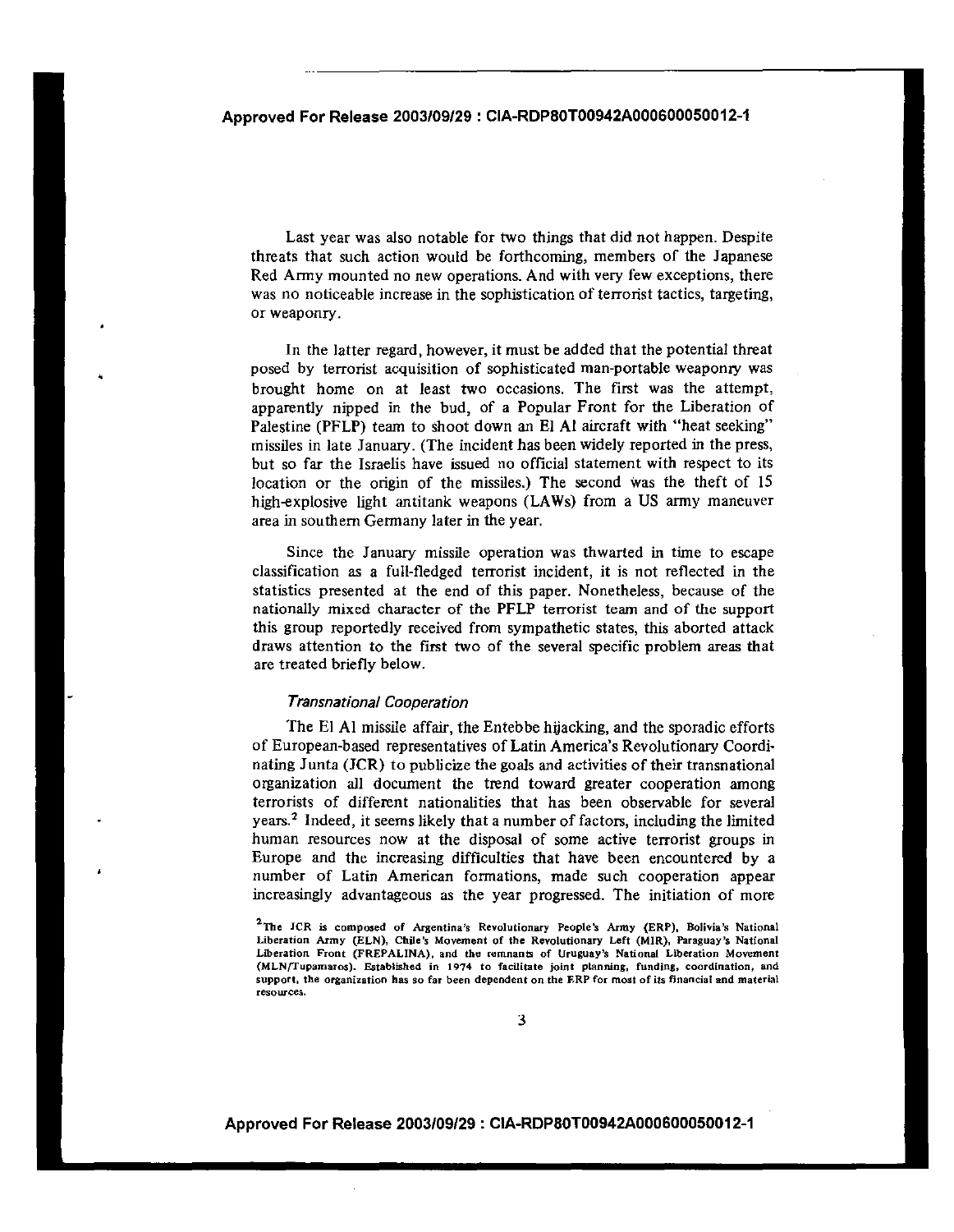vigorous local countenneasures may also account in part for the spillover of Latin American terrorist activity into Western Europe.<sup>3</sup>

#### *Government Support to Terrorists*

As in 1975, direct governmental support of terrorist groups was most evident and most extensive with respect to small Palestinian splinter fonnations associated with the rejectionist wing of the fedayeen movement. Libya remained at the forefront of such activity, but as perhaps most dramatically demonstrated by the Entebbe affair, a number of other African and Middle Eastern countries were involved as well. In fact, dissatisfaction with the consequences of Syrian intervention in the Lebanese crisis brought Iraq into somewhat greater prominence on the terrorist scene than in the past as the principal patron of the Black June Movement-a small Palestinian group that is believed to have been responsible for at least nine attacks on Syrian or Jordanian targets during the last three months of 1976.

In general, such governmental support as was rendered to terrorist groups in the Western Hemisphere was relatively discreet. Nonetheless, it would appear that despite Castro's recent espousal of a Soviet-endorsed *via pacifica* strategy in Latin America, Cuba continued to maintain contact with a number of terrorism-prone revolutionary groups in that area.

#### **The Vulnerability of the Overseas Installations and Employees of US Firms**

In 1975, two out of every five terrorist incidents that were directed against US citizens or facilities abroad victimized US finns or their employees. **In** 1976, this ratio was three out of five. The increase was partly due to the operation of such local factors as the re-emergence of Mexico's 23rd of September Communist League as an active terrorist group. But because of the tighter security measures that have been introduced at US military and diplomatic installations, tbe continuing lure of potentially lucrative ransom or extortion payments, and the symbolic value of US firms (e.g., as "capitalistic foreign exploiters" of the local working class), there is a real danger that terrorist attacks on the US business community abroad will become even more frequent in the future.

Two developments during 1976 bear special note. First, the defensive measures taken by US firms contributed to a shift in terrorist tactics. Thus,

<sup>&</sup>lt;sup>3</sup>A group calling itself the Che Guevara Internationalist Brigade claimed credit for assassinating the **Bolivian ambassador 10 France in May, the bombing of the Argentine embassy in Rome in July. and three more bombings in Rome in September (the US** Information Service **and Brazilian Airlines offices and the Chilean embassy to the Vatican),**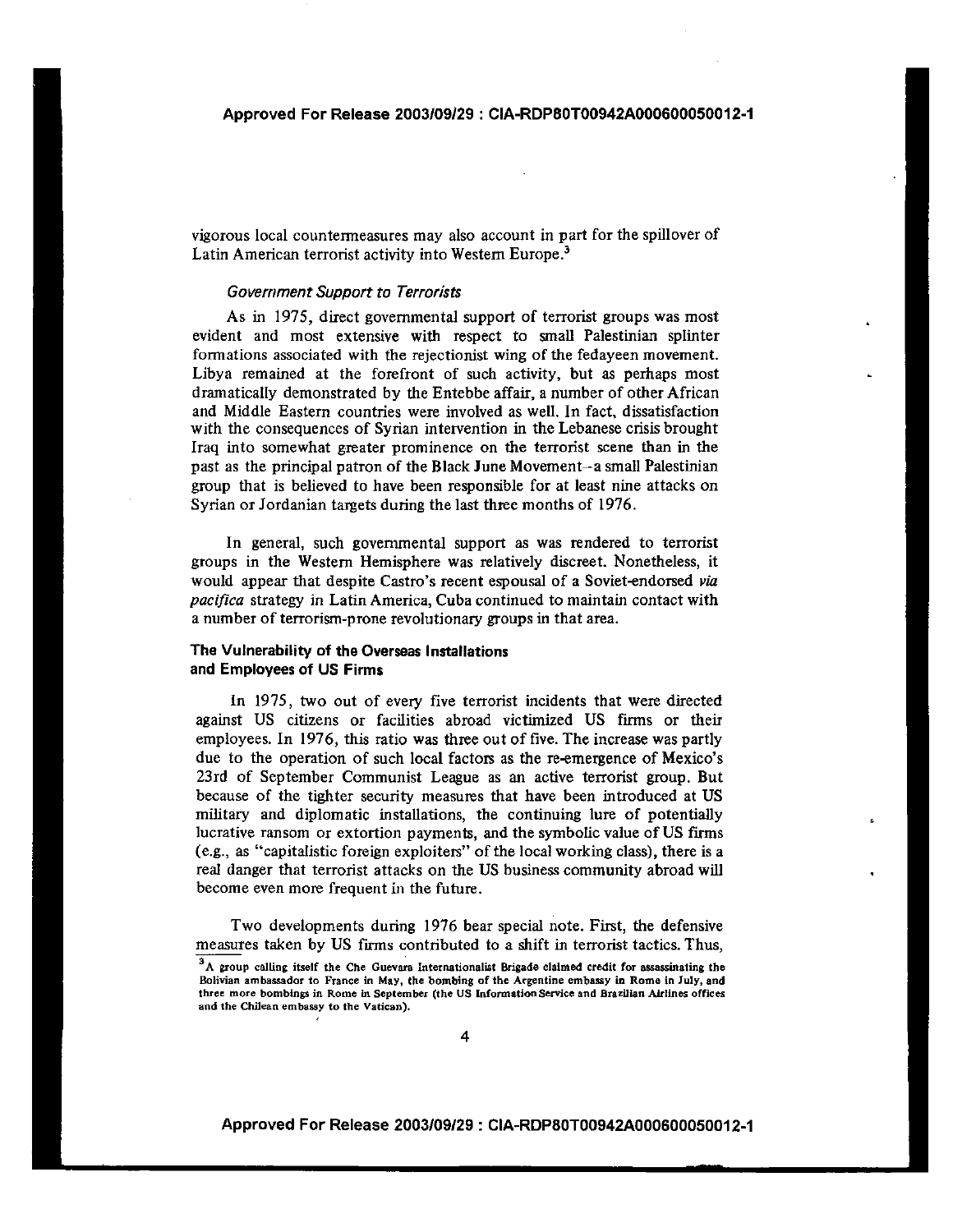the number of assassinations and armed assaults have increased, while kidnapings have declined. And as American executives have gradually been withdrawn, their foreign-born replacements have been victimized in increasing munbers.

The second development stems from a single event: the assassination by local terrorists of the three Rockwell International executives in Tehran on 28 August 1976. The number of victims was small. But the terrorists were eminently successful in drawing attention to the inviting target posed by the burgeoning community of American civilian advisers and technicians. Indeed, despite the fact that so far there have been no further attacks on non-official Americans in Iran, the waves that the August incident created within US business and governmental circles have yet to subside.

#### **Cuban Exiles,** Croatian **Extremists, and the Jewish Defense League**

An upsurge in international terrorist attacks mounted by groups that are either based in the US or that have strong organizational links to certain segments of the US population caused considerable difficulty and embarrassment for the US government during 1976. The furor caused by the hijacking of a TWA passenger plane to Paris by Croatian extremists in September-the most spectacular of the eight terrorist incidents attributed to Yugoslav expatriates last year-provides a case in point.<sup>4</sup> For their part, militants believed to be associated with the Jewish Defense League staged at least seven attacks against Soviet, East European, Arab, and UN-connected targets in the US. (They also struck at Pan American Airlines property on two occasions: the first time to discourage that company from serving as cargo agent for Aerofiot, the second to protest its regularly scheduled flights to Syria and Iraq.)

Cuban exile groups operating under the aegis of a new alliance called the Coordination of United Revolutionary Organizations were particularly active during the second half of the year. They were responsible for no less than 17 acts of international terrorism (at least three of which took place in the US). Statistically, this matches the record compiled by the various Palestinian terrorist groups during the same period. But largely because the Cuban exile operations included the October bombing of a Cubana Airlines passenger aircraft, their consequences were far more bloody. Moreover, the latter incident prompted Fidel Castro to renounce the 1973 US-Cuban **4Since its perpetrators faced almost certain capture, the TWA hijacking also iUustrates the overriding** 

**importance that terrorists often attach to gaining publicity for their cause.** 

5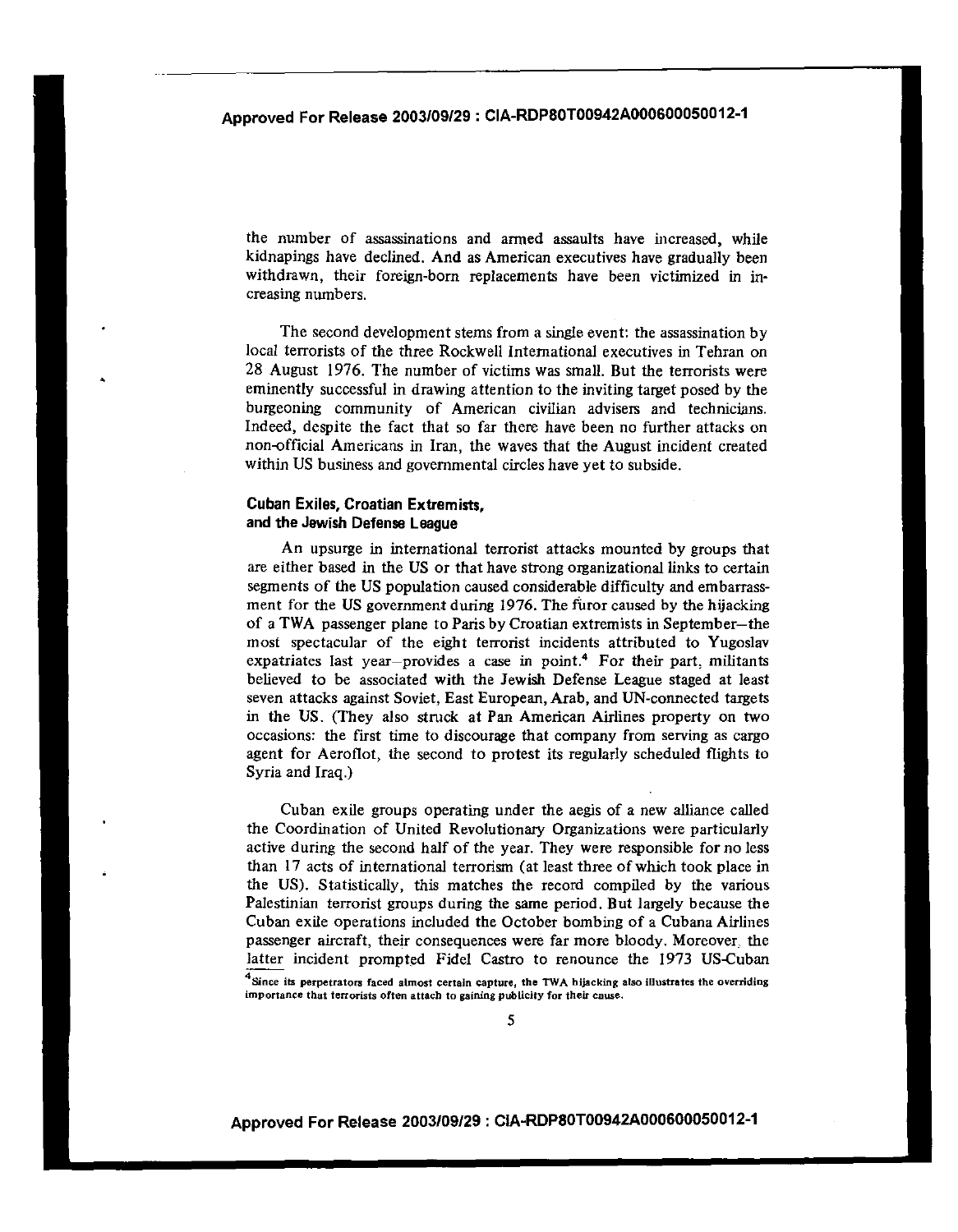memorandum of understanding concerning hijackers of aircraft and vesselsan action which took effect on 15 April 1977 upon expiration of the required six-month grace period.'

#### **Efforts to Develop New and More Effective Countermeasures**

Together with the Carlos-led raid on the OPEC ministerial meeting in Vienna in December 1975, the Entebbe hijacking played a key role in inspiring both the European Convention on the Suppression of Terrorism that was adopted by the Council of Europe on 10 November  $1976<sup>6</sup>$  and the proposal for an international convention against the taking of hostages that West Germany had placed before the UN General Assembly some six weeks earlier. But despite the attention that these initiatives have received, it remains to be seen whether either of them will result in a significantly more effective international regime for controlling terrorism.

The European convention purports to make extradition or prosecution mandatory for individuals responsible for a wide variety of terrorist acts. But at least as far as extradition is concerned, the room allowed for discretionary exceptions makes the treaty little more than a declaration of good intent. **Moreover. some Council members have made it clear from the outset that**  they view the convention with considerable reserve.

On 9 December the Legal Committee of the UN General Assembly passed a resolution directing a 35-member ad hoc committee to draft a convention against the taking of hostages along lines proposed by West Germany. The echoes of the old controversy over *justifiable* versus *illegal*  political violence that emerged during the debates that preceded the voting suggest that this will be no easy task. The Germans have sought to minimize the grounds for conflict by scrupulously avoiding any mention of the word terrorism in the draft text that they have prepared for the committee's consideration. Even so, it is not certain that the group will have an agreed draft in hand by the time the next General Assembly session opens in September 1977.

<sup>&</sup>lt;sup>5</sup> Seventy-three people were killed when the Cubana plane went down. Most of the victims were Cubans, but 11 were Guyanese. Because of this, and because Prime Minister Forbes Burnham publicly **accused the US of complicity. the incident also precipitated a period of increased tensions in US-Guyanese relations.** 

<sup>&</sup>lt;sup>6</sup> Passed unanimously by the 19-member Council the convention was opened for signature on 27 **January 1977. Two member states, Malta and Ireland, have so far refUsed to sign it. In any event, the convention will not come into force until at least three Council members have ratified it. Thereafter. it will be binding on only those countries and such others as may subsequently complete the ratification process. It is not open to accession by nations that are not members of the Council of Europe.**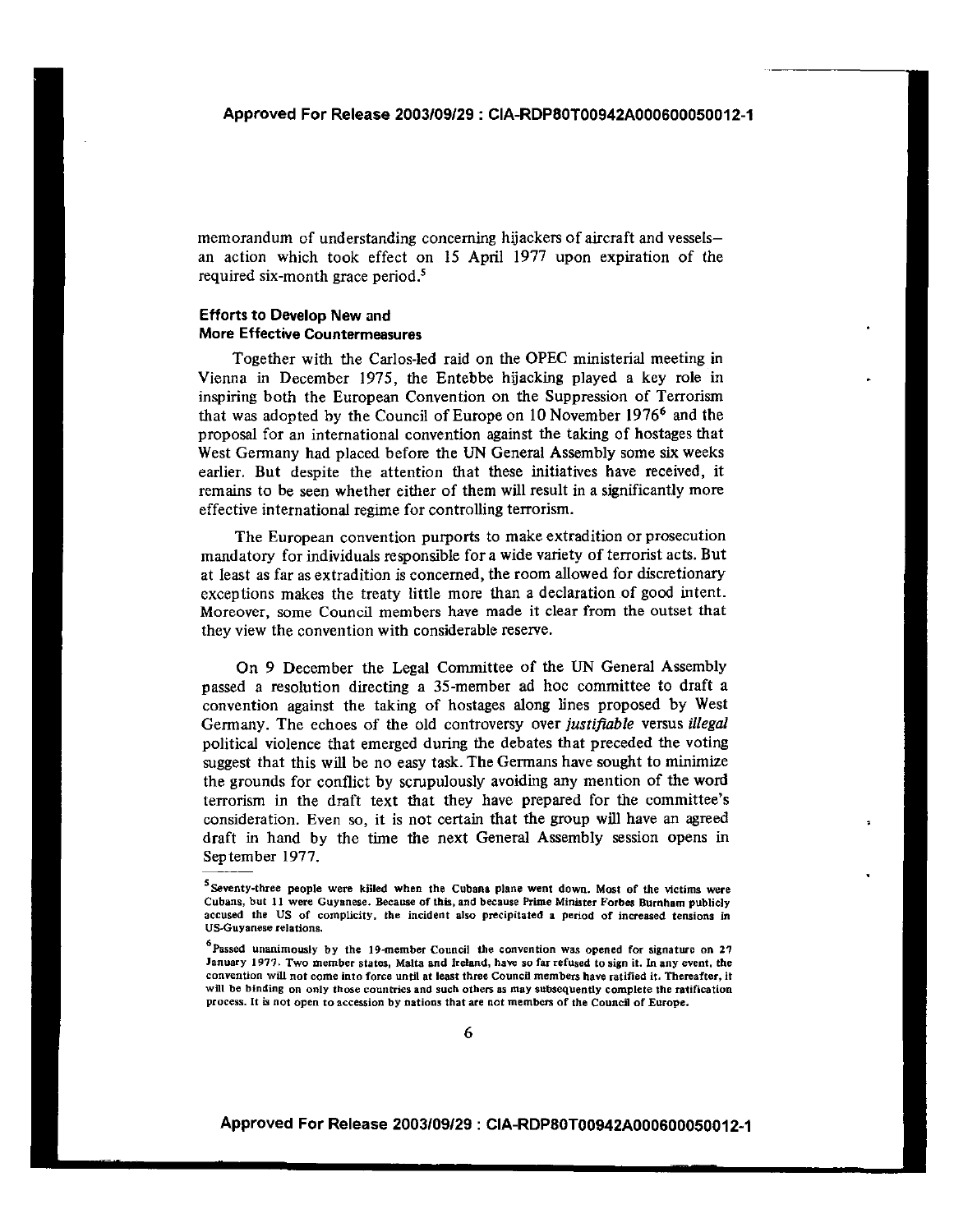#### **The Implications for 1977**

It is evident from casting last year's experience with international terrorism in to historical perspective that while a few broad trends can be identified, these have been accompanied and conditioned by relatively wide fluctuations in the nature and intensity of the violence involved. Similarly, the roster of groups engaged in international terrorist activity has been in constant flux.?

These oscillations in the pattern and level of terrorist activity-which are attributable to the operation of a multitude of factors-render specific predictions about the future dimensions of this threat, even over the short term, hazardous at best. Nonetheless, it is clear that the problem will persist. And while it is not possible to forecast the precise level and composition of international terrorist activity in 1977, the foregoing analysis does provide a rough guide as to its likely general contours.

First as suggested in earlier discussion, the *carryover* of the trends and problem areas that were associated with the problem of international terrorism last year will probably be extensive. Specifically:

• It seems likely that terrorist attacks on the overseas facilities and employees of US corporations and their foreign subsidiaries will continue to pose a particularly troublesome problem.

• Continuation of vigorous antiterrorist campaigns in Argentina and other Latin American countries may well result in a further **Hexport" of Latin American terrorism to Europe.** 

• The development and implementation of more effective intemational countermeasures will continue to be impeded by differing moral perspectives, a broad resistance to any such infringement of sovereignty as would be implied in an inflexible curtailment of the right to grant political asylum, and a natural reluctance on the part of many states to commit themselves to any course of action that

**<sup>&#</sup>x27;Instability and a distinct ephemeral quality have been characteristic of most of the 140·odd organi2ations that have been linked to international terrorist incidents over the past ten years. Indeed.**  some of these groups never existed at all, having been conjured up as fictional entities in order to **shield the true identity of the perpetrators of particularly shocking or politically sensitive acts. A far**  larger number have either succumbed to local counterterrorist campaigns or fragmented under the **impact of personal rivalries or growing disagreements over goals and tactics. The net growth in the number of active international terrorist formations has, in fact, been as much attributable to the splintering uf old groups as to the emergence of entirely new ones.**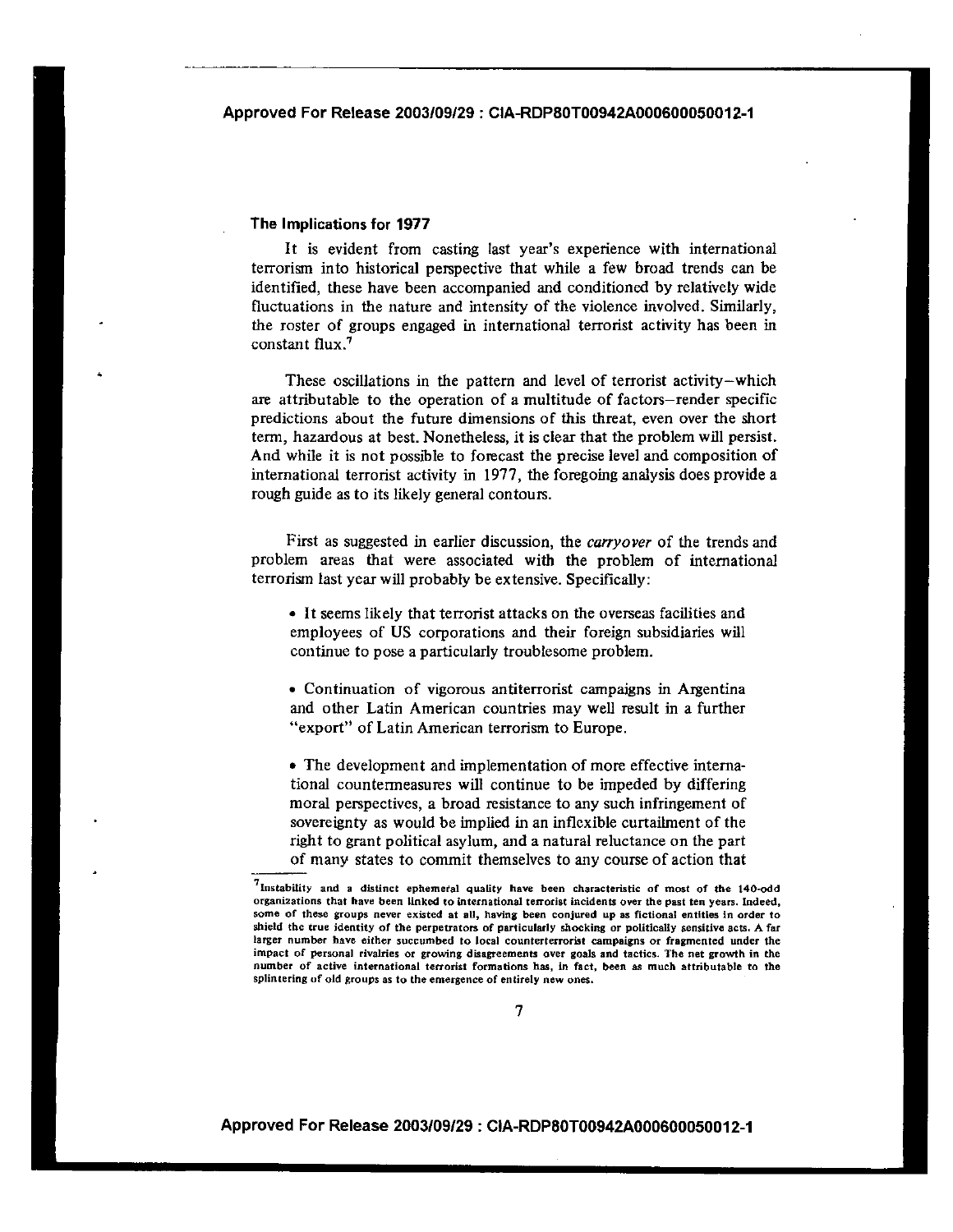might invite retribution-either by terrorist groups or by states sympathetic to the terrorists' cause.<sup>8</sup>

• Despite the sobering impact of the Entebbe affair, there would seem to be a good chance that the incidence of hijackings will match or exceed the level recorded in 1976.<sup>9</sup>

• Governmental assistance to-and cooperation among-terrorist groups will continue to enhance the capabilities of such ultramilitant organizations as the PFLP.

At the same time, however, 1977 is likely to be characterized by some discontinuities and new developments as well. The odds are, for example, that Cuban exile activity will taper off somewhat.<sup>10</sup> On the other hand, regional conflicts outside the Middle East or contentious issues of many sorts could spawn new campaigns of international terrorism.

<sup>&</sup>lt;sup>8</sup> Ironically, the obvious discomfiture displayed by both Paris and Bonn in their handling of the highly publicized Abu Daud affair served to document the persistence and force of these inhibiting factors just days before the new European Convention on the Suppression of Terrorism was opened for signature.

<sup>&</sup>lt;sup>9</sup> In this regard, it should be noted that PFLP leader George Habbash told a correspondent from West Germany's Der Stem magazine in early February 1977 that while his organization planned no such action, he personally expected other embittered Palestinian formations to launch a new wave of hijackings.

<sup>&</sup>lt;sup>10</sup>The record suggests that no group can long sustain a high intensity campaign of terror without running up against some very serious practical problems in terms of (1) depletion of resources, (2) factional divisions, (3) erosion of international sympathy or support, or (4) more vigorous countermeasures (at least at the national level). In short, while the internal dynamics of a campaign of terrorist violence tend to create pressures for escalation. the process would appear to be to some degree self-limiting.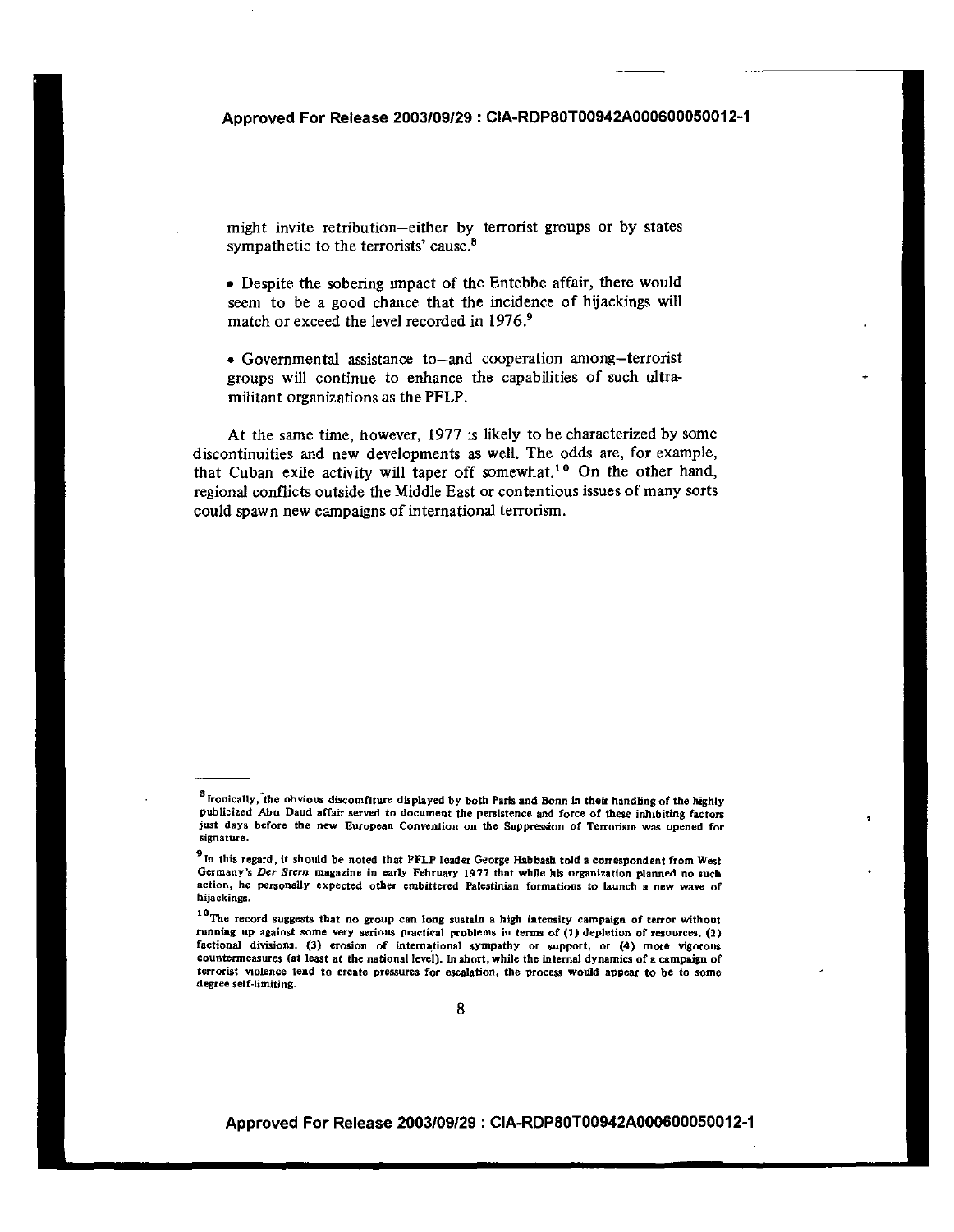

\*The statistics presented here and in the charts and tables that follow exclude terrorist attacks on US and allied personnel and installations in IndochIna. Thev also exclude most of the mutual assassination efforts and cross-border operations associated with the Arab-Israeli conflict. (The only exceptions in this regard are incidents that either victimized noncombatant nationals of state located outside the principal arena of conflict or were of such a nature that they became the subject of widespread international concern and controversy.) On the

other hand, related but separately targeted actions undertaken by a single terrorist group were counted as individual incidents, even when they were staged on the same day and in CIOSB proximity to one another. Similarly, terrorist operations that ahorted during execution (as opposed to those that were abandoned or countered during the planning or staging phases) were also counted. Obviously, the employment of other selection<br>criteria could yield far different results. Hence it must be emphasized that this data should be viewed as proximate\_

572!lG 2·17

9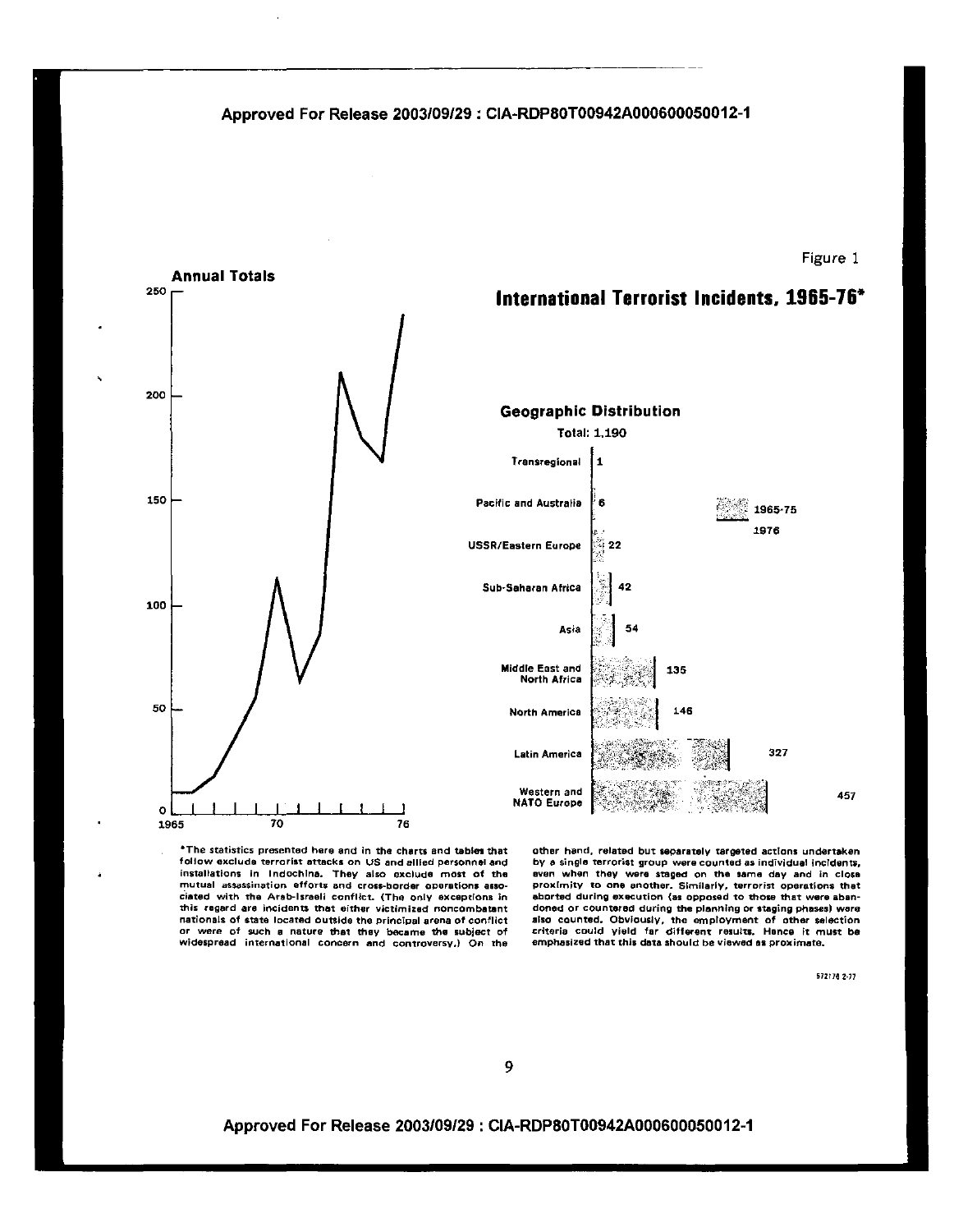

II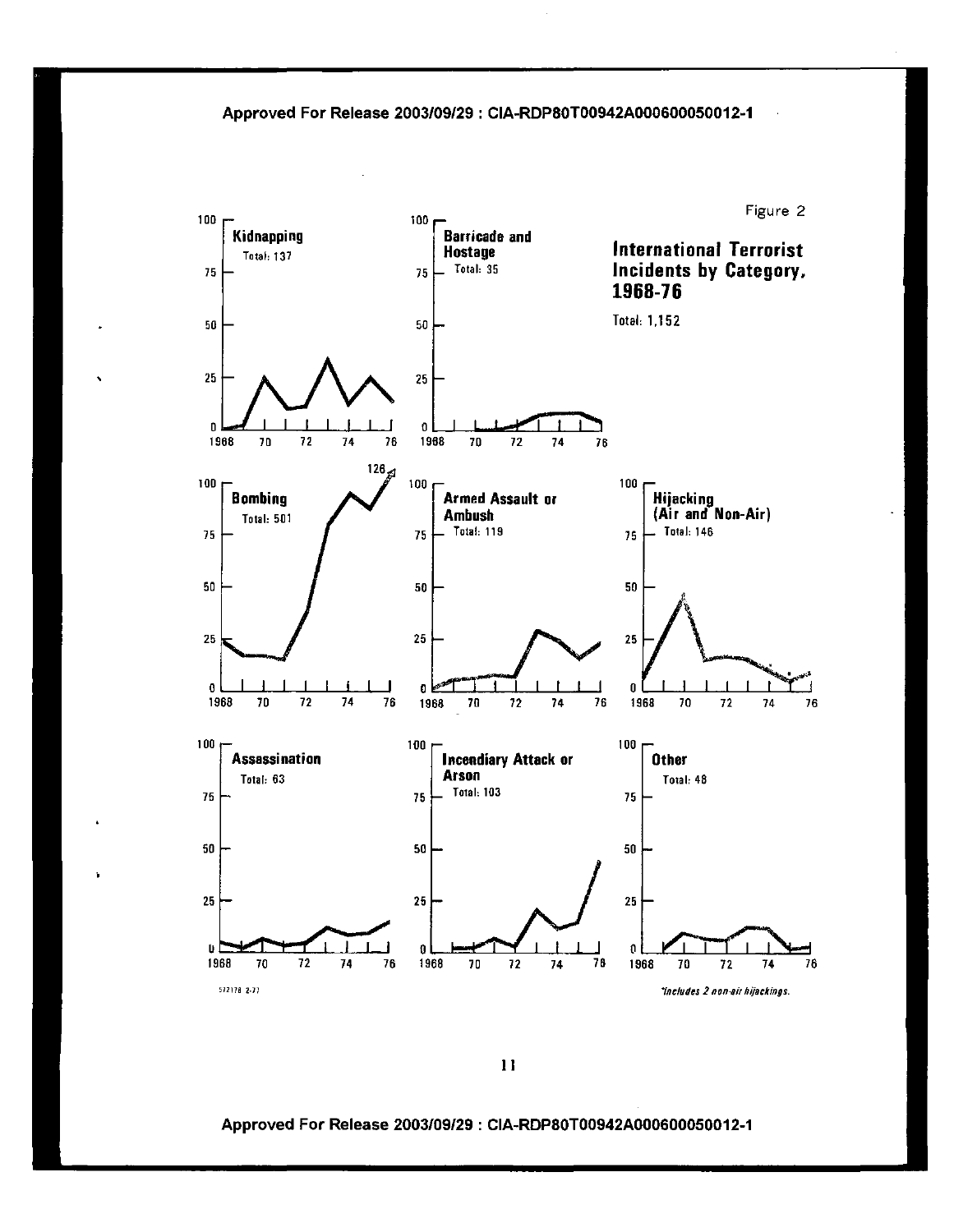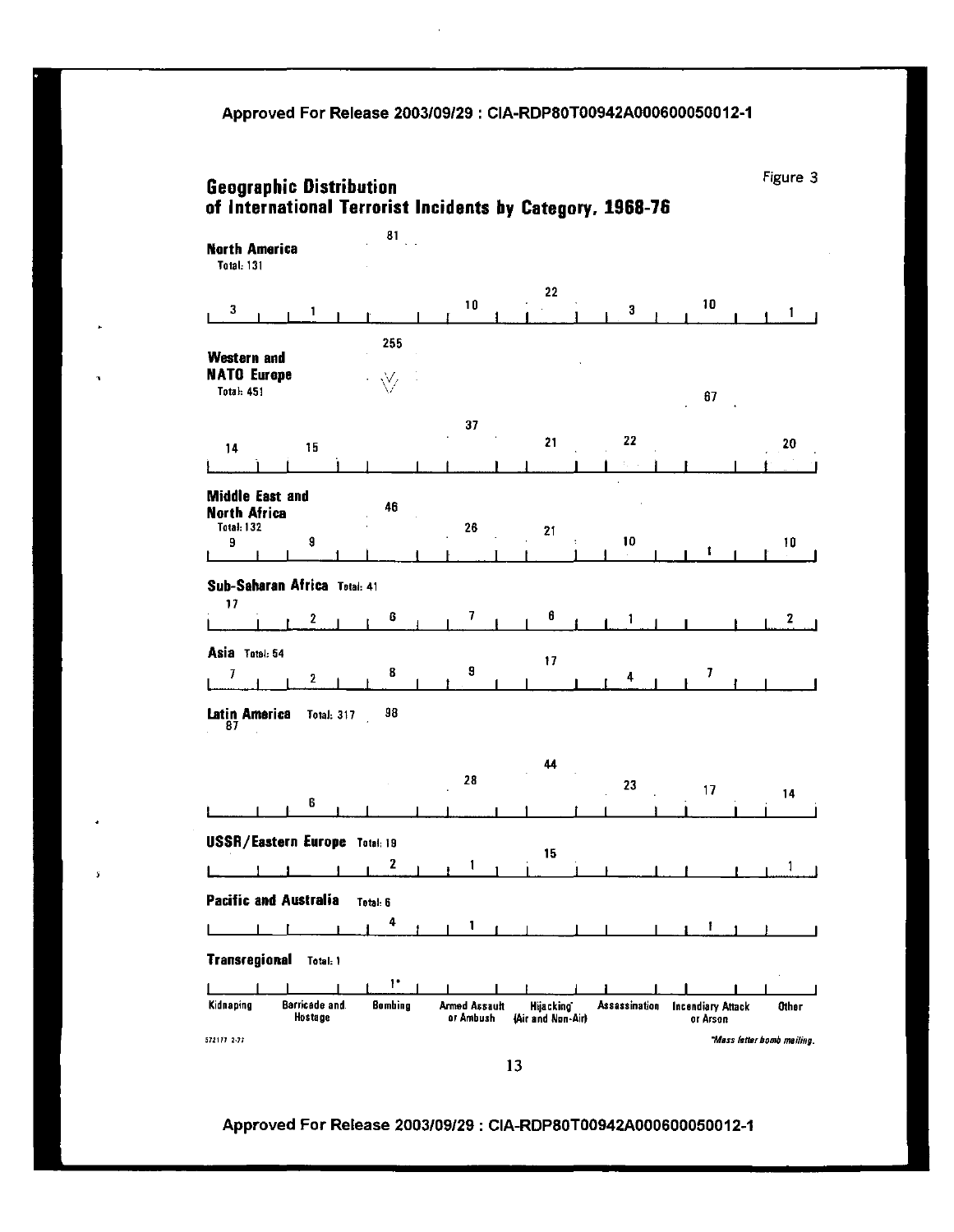# Approved For Release ZUU3JU3729 - CIA-RIJP80 TUU34ZAUUUbullU50012-1<br>INTERNATIONAL TERRORIST INCIDENTS DIRECTED AGAINST US CITIZENS OR PROPERTY'

|   |                                       | <b>KIDNAP</b> | <b>B&amp;H</b>       | <b>BOMB</b>  | ASS'LT                  | HIJACK <sup>2</sup> | <b>ASSASS</b>           | <b>INCEND</b>           | <b>OTHER</b>   | <b>TOTAL</b> |
|---|---------------------------------------|---------------|----------------------|--------------|-------------------------|---------------------|-------------------------|-------------------------|----------------|--------------|
|   | 1968-1976                             |               |                      |              |                         |                     |                         |                         |                |              |
|   | Total incidents                       | 137           | 35                   | 501          | 119                     | 146                 | 63                      | 103                     | 48             | 1,152        |
|   | US citizens or                        |               |                      |              |                         |                     |                         |                         |                |              |
|   | property victimized                   | 64            | 5                    | 166          | 40                      | 30                  | 22                      | 45                      | 19             | 391          |
| ٠ | 1968                                  |               |                      |              |                         |                     |                         |                         |                |              |
|   | Total incidents                       | $\mathbf{I}$  | 0                    | 24           | 2                       | 6                   | $\overline{\mathbf{4}}$ | $\mathbf 0$             | $\mathbf 0$    | 37           |
|   | US citizens or<br>property victimized | I             | 0                    |              | $\mathbf 0$             | $\mathbf 0$         | 3                       | $\pmb{0}$               | $\pmb{0}$      |              |
| ť |                                       |               |                      | $\mathbf{1}$ |                         |                     |                         |                         |                | 5            |
|   | 1969                                  |               |                      |              |                         |                     |                         |                         |                |              |
|   | Total incidents                       | 3             | 0                    | 17           | 5                       | 25                  | $\overline{c}$          | $\overline{\mathbf{c}}$ | I.             | 55           |
|   | US citizens or                        |               |                      |              |                         |                     |                         |                         |                |              |
|   | property victimized                   | 2             | 0                    | 9            | $\mathbf{I}$            | ı                   | $\mathbf{I}$            | Ł                       | -1             | 16           |
|   | 1970                                  |               |                      |              |                         |                     |                         |                         |                |              |
|   | Total incidents                       | 26            | $\mathbf{I}$         | 17           | 6                       | 47                  | 6                       | $\overline{2}$          | 9              | 114          |
|   | US citizens or                        |               |                      |              |                         |                     |                         |                         |                |              |
|   | property victimized                   | 15            | 0                    | 12           | 4                       | 16                  | 3                       | 1                       | 5              | 56           |
|   | 1971                                  |               |                      |              |                         |                     |                         |                         |                |              |
|   | Total incidents                       | 10            | $\mathbf{I}$         | 15           | 8                       | 14                  | 3                       | 6                       | 6              | 63           |
|   | US citizens or                        |               |                      |              |                         |                     |                         |                         |                |              |
|   | property victimized                   | 4             | 0                    | 12           | $\overline{\mathbf{4}}$ | $\overline{7}$      | $\pmb{0}$               | 5                       | 6              | 38           |
|   | 1972                                  |               |                      |              |                         |                     |                         |                         |                |              |
|   | Total incidents                       | 11            | 3                    | 38           | 6                       | 16                  | 4                       | 3                       | 5              | 86           |
|   | US citizens or                        |               |                      |              |                         |                     |                         |                         |                |              |
|   | property victimized                   | I             | 0                    | 18           | $\overline{2}$          | 3                   | $\mathbf 0$             | $\mathbf{1}$            | $\mathbf{1}$   | 26           |
|   | 1973                                  |               |                      |              |                         |                     |                         |                         |                |              |
|   | Total incidents                       | 34            | 8                    | 81           | 29                      | 15                  | 12                      | 20                      | 12             | 211          |
|   | US citizens or                        |               |                      |              |                         |                     |                         |                         |                |              |
|   | property victimized                   | 18            | 2                    | 34           | 14                      | $\mathbf 0$         | 3                       | 12                      | $\overline{c}$ | 85           |
|   | 1974                                  |               |                      |              |                         |                     |                         |                         |                |              |
|   | Total incidents                       | 12            | 9                    | 95           | 24                      | 9                   | ${\bf 8}$               | 11                      | 11             | 179          |
|   | US citizens or                        |               |                      |              |                         |                     |                         |                         |                |              |
|   | property victimized                   | 5             | $\mathbf{I}$         | 32           | 6                       | $\overline{a}$      | $\overline{\mathbf{2}}$ | $7\phantom{.0}$         | $\overline{2}$ | 57           |
|   | 1975                                  |               |                      |              |                         |                     |                         |                         |                |              |
|   | Total incidents                       | 26            | 9                    | 88           | 15                      | 5                   | 9                       | 15                      | $\mathbf{1}$   | 168          |
|   | US citizens or                        |               |                      |              |                         |                     |                         |                         |                |              |
|   | property victimized                   | 13            | $\mathbf{I}$         | $18\,$       | $\sqrt{6}$              | $\pmb{0}$           | $\overline{\mathbf{3}}$ | $6\phantom{.}6$         | $\pmb{0}$      | 47           |
|   | 1976                                  |               |                      |              |                         |                     |                         |                         |                |              |
|   | Total incidents                       | 14            | $\ddot{\phantom{1}}$ | 126          | 24                      | 9                   | 15                      | 44                      | $\mathbf 3$    | 239          |
|   | US citizens or                        |               |                      |              |                         |                     |                         |                         |                |              |
|   | property victimized                   | 5             | $\mathbf{1}$         | 30           | $\overline{\mathbf{3}}$ | $\mathbf{l}$        | $\pmb{\tau}$            | 12                      | $\overline{2}$ | 61           |

1. For the most part, incidents in which American citizens or property were victimized by chance have been excluded from these statistics. Examples from 1976 include the 27 June hijacking of an Air France plane (the Entebbe affair), the 11 August assault on E1 A1 passengers at the Istanbul airport, and the 21 September bombing of the former Chilean ambassador to the United States' personal auto. 2. Excludes numerous non-terrorist skyjackings, many of which victimized US aircraft.

#### Approved For Release 2003/09/29 : CIA-RGP80T00942A000600050012-1

 $\overline{\mathbf{5}}$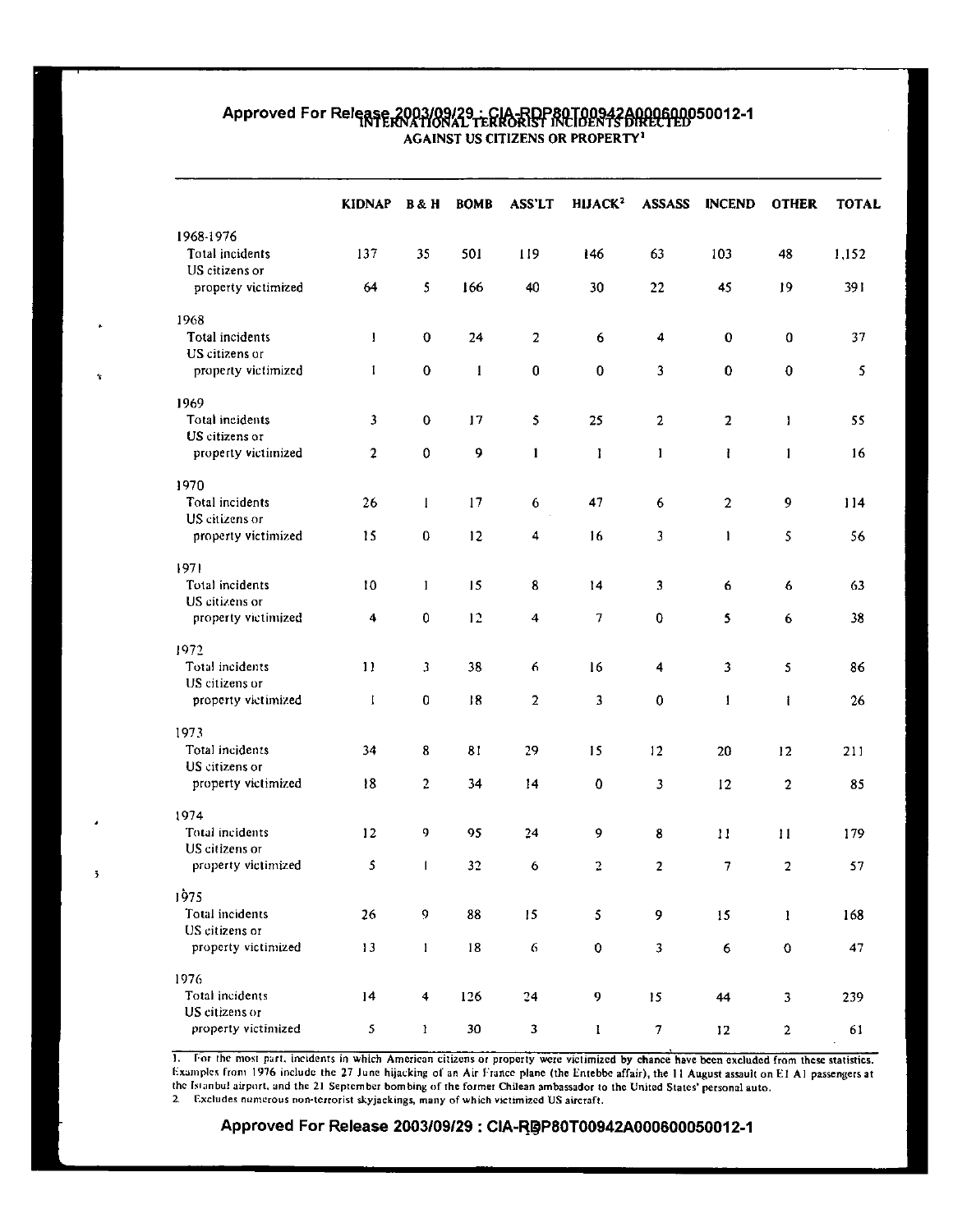# BREAKDOWN OF INTERNATIONAL TERRORIST ATTACKS ON US CITIZENS OR PROPERTY IN 1976, BY CATEGORY OF TARGET

| <b>TARGET</b>                                            | <b>NUMBER OF INCIDENTS</b> |
|----------------------------------------------------------|----------------------------|
| US officials (civilian or military) or<br>their property | 7                          |
| US installations or property                             | 15                         |
| US businessmen                                           | 3                          |
| US business facilities or commercial<br>aircraft         | 21                         |
| Foreign employees of US firms                            | 12                         |
| US private citizens                                      | 3                          |
| Total                                                    | 61                         |

 $\hat{\mathbf{r}}$ 

 $\overline{\mathbf{A}}$ 

#### INTERNATIONAL TERRORIST INCIDENTS ATTRIBUTED TO CUBAN EXILE GROUPS

|                               |  |  |  | KIDNAP B & H BOMB ASS'LT HIJACK ASSASS INCEND OTHER TOTAL |  |
|-------------------------------|--|--|--|-----------------------------------------------------------|--|
| 1968-1975 0 0 34 4 0 1 0 0 39 |  |  |  |                                                           |  |
| 1976 0 0 12 3 0 1 0 1 17      |  |  |  |                                                           |  |

1. All but two of these incidents were staged during the second half of the year. The statistics presented exclude a few cloudy cases, e.g., the Lctelier affair in September, in which Cuban exile complicity is strongly suspected.

17